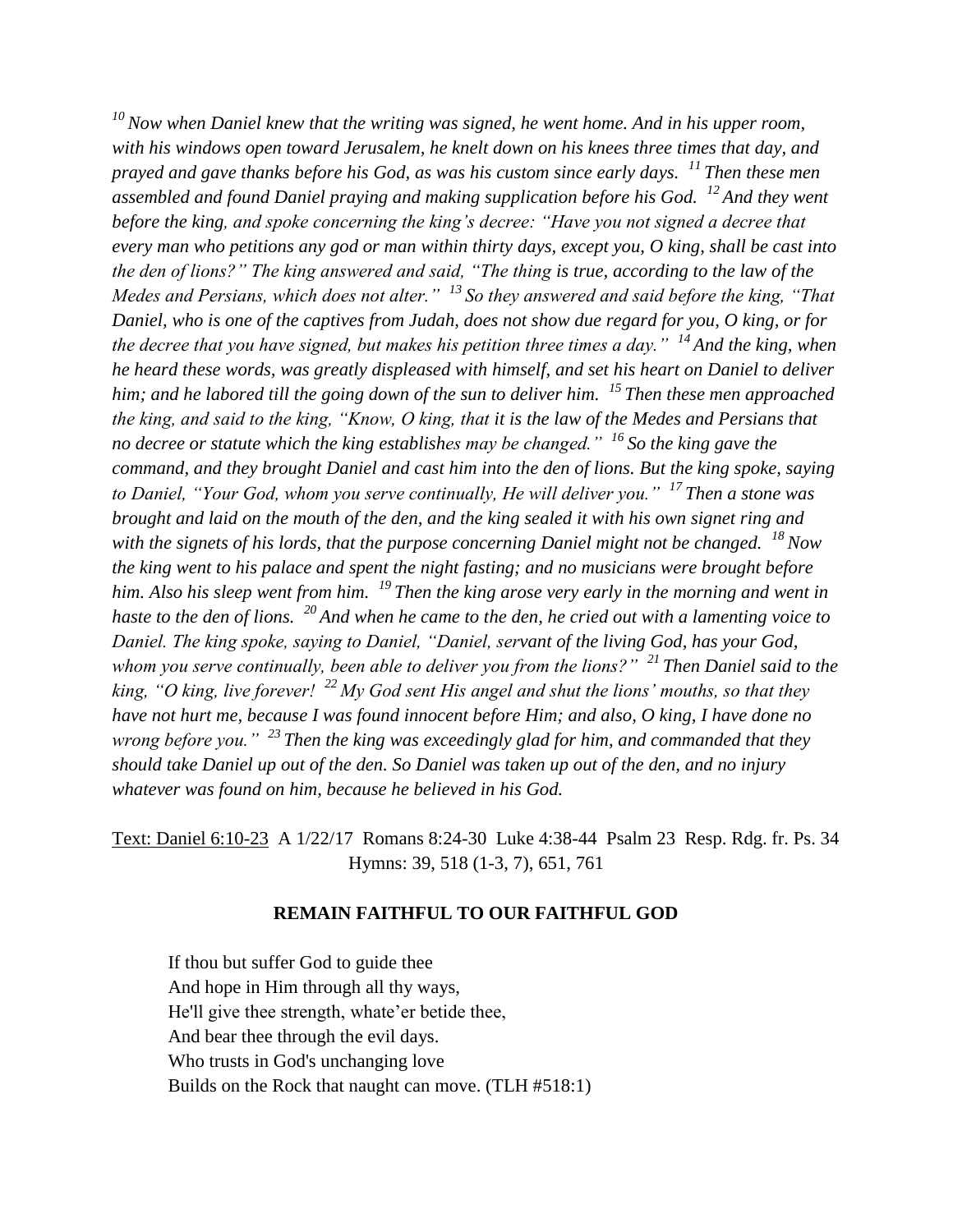Dear fellow believers in Christ,

We just heard the familiar story of Daniel in the lions' den. From this story we're encouraged to **REMAIN FAITHFUL TO OUR FAITHFUL GOD.**

God had warned His rebellious Old Testament people that if they didn't repent and turn to Him He was going to allow the Babylonians to defeat them and take them into captivity. For years and years God patiently gave His people time to repent. But they ignored God and stubbornly continued in their unbelieving ways, so God's judgment finally came. Included among the Jews who were taken into captivity in Babylon was a young man named Daniel; a sincere believer who faithfully served the Lord.

It wasn't Daniel's fault that most of his fellow Jews wouldn't listen to God. And yet Daniel and other believers had to suffer along with them. Daniel could have given himself permission to be bitter and resentful toward his fellow Jews and toward God, and feel sorry for himself, but he didn't. Instead he accepted God's will for him and his countrymen, and kept loving and trusting in God, and serving Him.

The Bible says, *"Humble yourselves under the mighty hand of God, that He may exalt you in due time, casting all your care upon Him, for He cares for you"* (1 Pet. 5:6-7). We live in a sinful world, and things sometimes go wrong. When the Lord puts us through things that are hard on us, we know He is still with us. God's love for us never changes. We can continue to place our hope and trust in Him, knowing that our heavenly Father knows what's best for us. He will take care of us and make a way for us.

The book of Daniel says that the king of Babylon looked among the Jews for *"young men … gifted in all wisdom, possessing knowledge and quick to understand, who had ability to serve in the king's palace. … And among them all none was found like Daniel, Hananiah, Mishael, and Azariah;"* who were renamed Shadrach, Meshach, and Abed-Nego (Dan. 1:4, 7) – the three men in the fiery furnace (Dan. 3). *"Therefore they served before the king. And in all matters of wisdom and understanding about which the king examined them, he found them ten times better than all the magicians and astrologers who were in all his realm."* (Dan. 1:19-20). God blessed Daniel, Shadrach, Meshach, and Abed-Nego with much wisdom. The king's Babylonian advisers were extremely jealous of Daniel, and 'had it out' for him. Daniel kept faithfully following God, and trusting in Him.

The Bible says, *"Trust in the LORD with all your heart, and lean not on your own understanding; in all your ways acknowledge Him, and He shall direct your paths"* (Prov. 3:5- 6). Often what other people do and what happens in life is out of our control. But God is in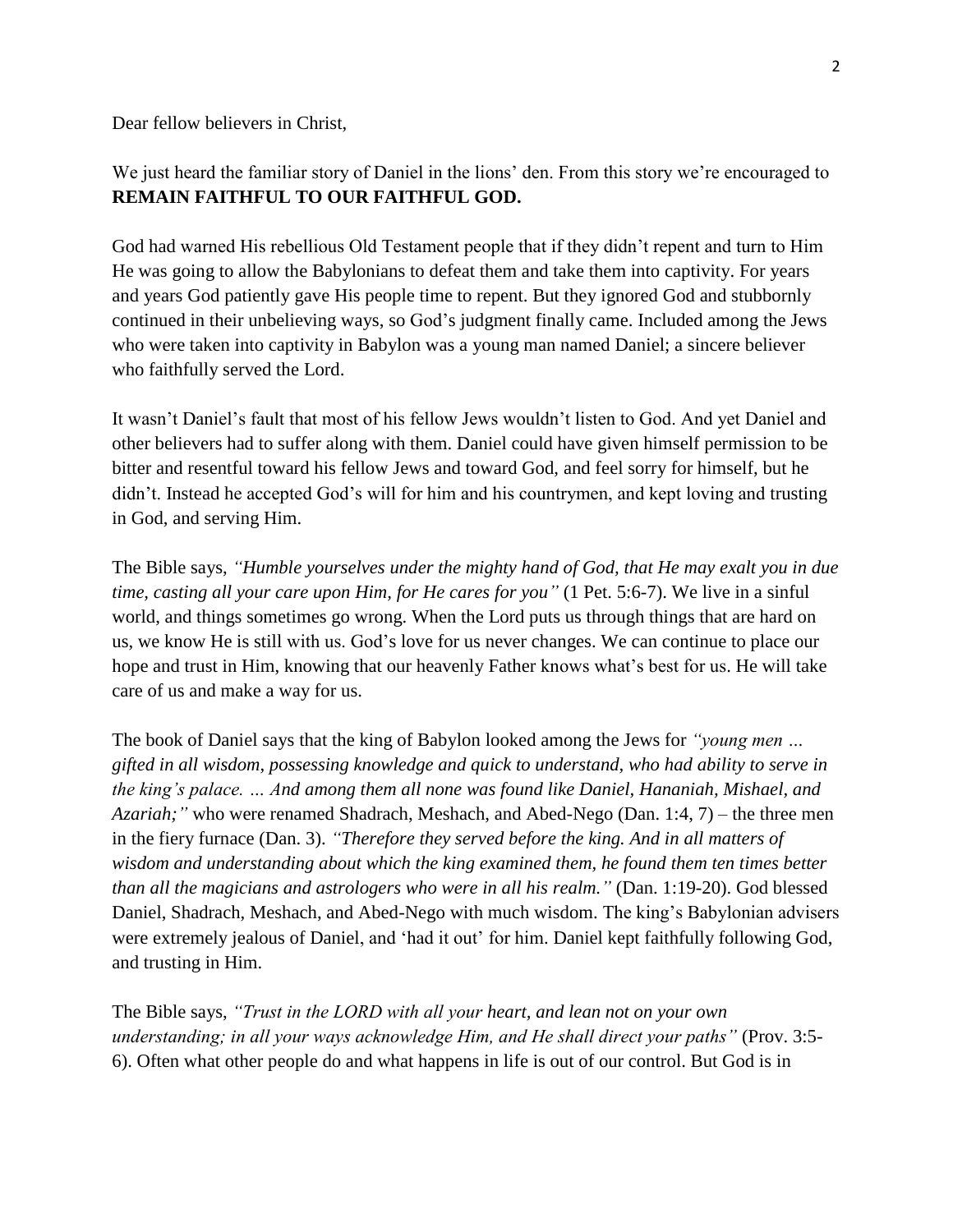control of our lives, always and ultimately causing *"all things to work together for [our] good"* (Ro. 8:28). We can keep going, placing our trust in God and His Word.

In time a different king came into power in Babylon. He planned to make Daniel his chief adviser *"over the whole realm"* (Dan. 6:3). The Babylonian advisers were so jealous of Daniel that they tricked the king into having Daniel sentenced to death. Knowing that Daniel worshipped God, they advised the king to decree that for the next 30 days anyone who petitioned any person or god other than the king would be executed. Not knowing his advisers were plotting to get Daniel killed, the king agreed to their counsel and signed the decree into law.

We're told, *"Now when Daniel knew that the writing was signed, he went home. And in his upper room, with his windows open toward Jerusalem, he knelt down on his knees three times that day, and prayed and gave thanks before his God, as was his custom since early days."* (If Daniel stopped doing this, what kind of witness would it give?) Even though he knew he would be sentenced to death for it, Daniel continued to faithfully worship and serve God. The Babylonian advisers informed the king that Daniel was breaking his law. The king really liked and admired Daniel, and tried to have his command reversed. But he couldn't because, according to the law of the Medes and Persians, once a king made a law it couldn't be changed. The king knew he had been tricked by his advisers, but there was nothing he could do about it.

Jesus says, *"Whoever confesses Me before men, him I will also confess before My Father who is in heaven. But whoever denies Me before men, him I will also deny before My Father who is in heaven"* (Mt. 10:32-33). *"Be faithful until death, and I will give you the crown of life"* (Rev. 2:10). God help us; even should it cost us our life, we cannot and will not deny our Lord Jesus and stop worshipping Him and following Him. If we're threatened with martyrdom, the Lord will either deliver us from it, or through it take us to heaven.

Daniel was thrown into the lions' den, but, we're told, *"No injury whatever was found on him, because he believed in his God."* Daniel was able to remain faithful to God even to the point of being thrown into the lions' den by looking to God for the strength he needed. The eleventh chapter of Hebrews tells about many of God's Old Testament believers who, by faith, did amazing things, and faced terrible difficulties. They were able to do it, we're told, because *"out of weakness [God] made [them] strong"* (He. 11:34).

The king was so amazed and grateful that the lions didn't kill Daniel that he issued the following decree: *"In every dominion of my kingdom men must tremble and fear before the God of Daniel. For He is the living God, and steadfast forever; His kingdom is the one which shall not be destroyed, and His dominion shall endure to the end. He delivers and rescues, and He works signs and wonders in heaven and on earth, Who has delivered Daniel from the power of the lions"* (Dan. 6:26-27). Daniel's example of faith, his miraculous deliverance by God from the